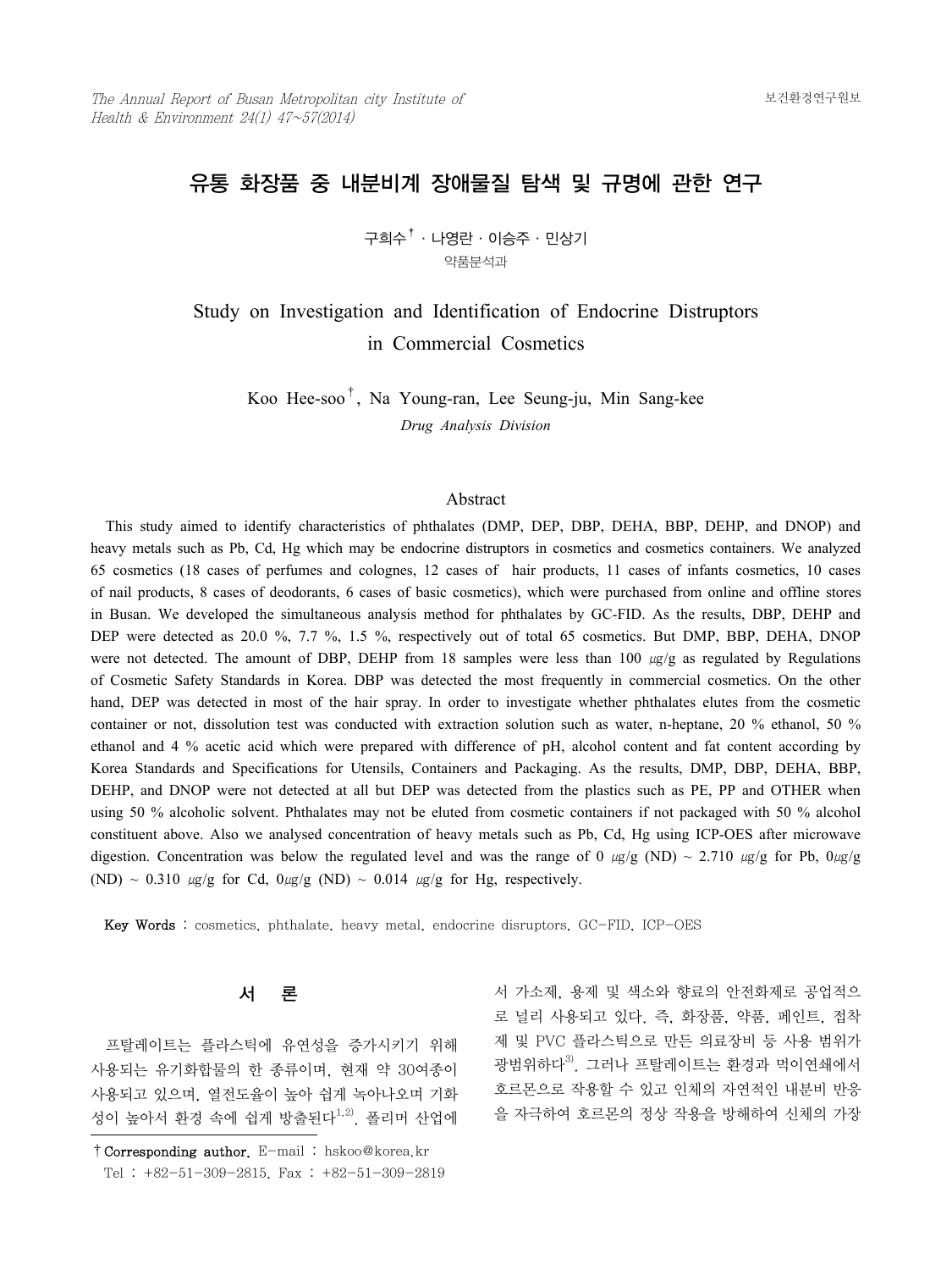기본적인 생리 조절 작용에 영향을 준다. 그래서 프탈레 이트는 발암유발, 기형유발, 돌연변이 유발 등을 일으키 는 내분비계 장애물질로 사람에게 미치는 영향에 대해 우 려가 큰 물질이다. 내분비계 장애물질은 당대 뿐만 아니 라 다음세대까지 악영향을 줄 가능성이 있다는 것 때문에 프탈레이트류 등의 내분비계 장애물질에 대한 안전성 논 란은 아직도 전 세계적으로 계속되고 있다<sup>3,4)</sup>.

 화장품은 많은 사람들에게 매일 사용되는 생활필수품 이 되었지만, 간간히 언론보도를 통해 화장품에 내분비계 장애물질인 프탈레이트, 중금속 등이 함유되었다는 소식 은 모든 시민들의 불안요소가 되었다. 과거에 프탈레이트 는 화장품 제조 시 보조성분으로 첨가되어 희석제, 연화 제 및 피부 침투 강화제로 사용되었다<sup>3-5)</sup>. 특히, 일부 향 수제품, 네일제품, 헤어스프레이제품에서 프탈레이트 검 출 사례가 있었다<sup>6)</sup>. 지금은 사용할 수 없는 원료로 지정 되어 있지만, 화장품의 용기나 부자재에서 용출될 경우가 있고, 제조 공정상에 오염가능성도 있기 때문에 식품의약 품안전처는 기존 2009년의 고시를 폐지하고 전면 개정하 여「화장품 안전기준 등에 관한 규정」에 프탈레이트 3 종(BBP, DBP, DEHP)을 추가하고 그 잔류기준을 총 합 으로서 100  $\mu$ g/g 이하로 설정하였다<sup>7)</sup>.

 이에 본 연구에서는 내분비 장애 유발물질로 알려진 프 탈레이트 7종(Dibutyl phthalate, Benzyl butyl phthalate, Bis(2-ethylhexyl) phthalate, Dimethyl phthalate, Diethyl phthalate, Bis(2-ethylhexyl) adipate, Di-n-octyl phthalate) 및 중금속 3종(Pb, Cd, Hg)에 대한 화장품 내 잔류량을 조사하기 위해 Gas Chromatography-Flame ionization detector (GC-FID) 및 Inductively Coupled Plasma-Optical Emission Spectrophotometer (ICP-OES), Mercury analyzer 분석 장비을 사용하여 정성 · 정량 조건을 탐색 하였다.

 이를 토대로 부산시 관내에 유통되는 화장품을 대상으 로 내분비계 장애물질 모니터링을 수행하여, 유통 전후 화장품의 품질관리에 활용하고, 관련 분야에 기초자료를 제공하고자 본 연구를 수행하였다.

#### 재료 및 방법

실험재료

본 연구에 사용된 검체는 부산지역 화장품 매장 및 인터

넷 쇼핑몰에서 판매 중인 화장품 65건을 조사대상으로 하 였다. 화장품 유형별로는 방향용 제품(샤워코롱, 향수 등) 18건, 두발용 제품(헤어스프레이, 헤어미스트 등) 12건, 영유아용 제품 11건, 네일 제품 10건, 체취 방지용 제 품(데오드란트) 8건, 기초화장용 제품(스킨, 로션 등) 6건 이다.

# 표준품 및 시약

 프탈레이트 표준물질은 Dibutyl phthalate(Sigma, USA), Benzyl butyl phthalate (Fluka, Germany), Bis(2-ethylhexyl) phthalate (Fluka, Germany), Dimethyl phthalate (Fluka, Germany), Diethyl phthalate (Fluka, Germany), Di-n-octyl phthalate (Fluka, Germany), Bis(2-ethylhexyl)adipate (Fluka, Germany)을 사용하였고, 시료 준비 및 기기분 석을 위하여 n-hexane (Merck, Germany, GC grade), Acetone(Merck, Germany, GC grade), Acetic acid(Merck, Germany), Ethanol(Merck, Germany), n-Heptane(Junsei, Japan)을 사용하였다. 중금속 표준품은 ICP-multi-element standard solution XVI (As, Be, Cd, Ca, Cr, Co, Cu, Fe, Pb, Li, Mg, Mn, Mo, Ni, Sb, Se, Sr, Ti, Tl, V, Zn 100 ㎎/L, Merck KGaA, Germany)을 사용하였고, Hg은 Mercury standard solution 1000 ㎎/L (KANTO CHEMICAL, Japan)을 사용하였다. 중금속 전처리에는 질산, 염산(Matsunoen Chemicals LTD, Japan, 유해 금속분석용), 황산(Merck, Germany)을 사용하였다. 시 험에 사용한 증류수는 ELGA Water purification system (ELGA, UK)을 통하여 제조하였다.

#### 기기 및 분석조건

 프탈레이트 분석에 사용되는 모든 실험 기구는 유리로 된 제품을 사용하였고, 이를 미리 아세톤, 헥산으로 세정 하고 200 ℃에서 수 시간 가열해 건조한 것을 사용하였 다. 용출시험에 사용하는 유리기구는 미리 침출용액인 n-헵탄으로 세정하거나 또는 180 ℃ ~ 200 ℃에서 수 시간 가열한 것을 사용하였다<sup>8)</sup>. GC-FID 분석은 Agilent 7890A GC (Aglient, USA)를 사용하여 실험을 실시하였으며 ChemStation 소프트웨어를 사용하여 크 로마토그램과 분석결과를 산출하였다.(Table 1) 또한 프 탈레이트 검출된 경우 정확한 확인을 위해 GC-MSD (Bruker, USA)로 분석하였다.(Table 2)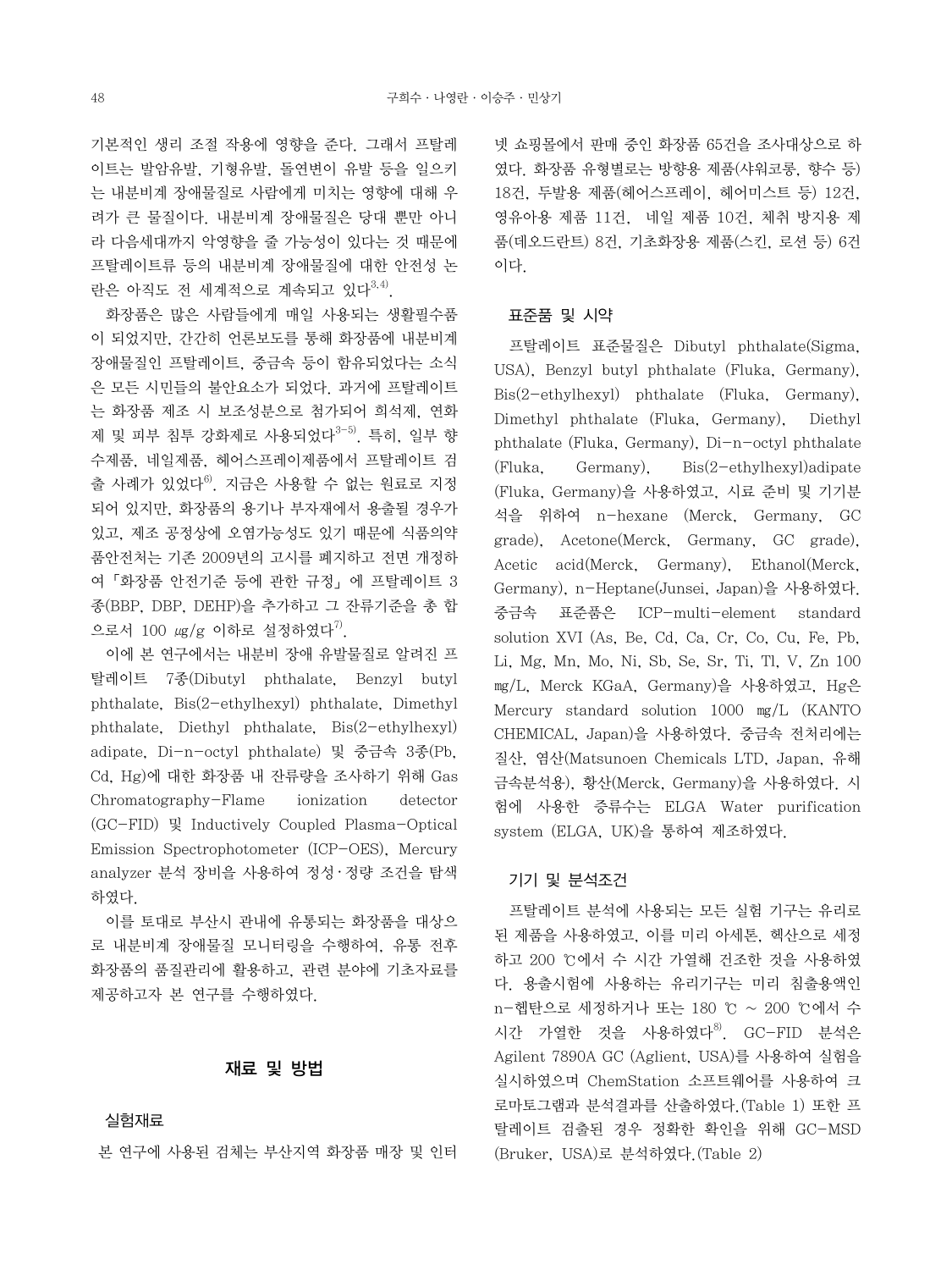화장품의 프탈레이트 분석은「화장품 안전기준 등에 관한 규정」에 따라 수행하였고 화장품 용기별 프탈레이 트 분석은「식품용 기구 및 용기포장 공전」중 Ⅳ. 기구 및 용기·포장의 시험법의 '디부틸프탈레이트, 벤질부틸 프탈레이트, 디에틸헥실프탈레이트, 디-n-옥틸프탈레이 트, 디이소노닐프탈레이트, 디이소데실프탈레이트 및 디 에틸헥실아디페이트 시험법'에 따라 수행하였다<sup>8)</sup>. 시료 의 전처리에는 초음파세척기(Powersonic 420, 화신테 크), 원심분리기(MF-80, 한일), pH 측정기 (SevenCompact pH/Ion, Mettler-toledo AG, Switzerland)를 사용하였다.

 중금속 분석에 사용된 기구들은 중금속 오염을 방지하 기 위하여 세척 후 30 % 질산에 6시간 담근 뒤 1차 및 3차 증류수로 세척 후 건조시켜 사용하였다. 중금속 분석 을 위하여 시료는 Microwave 장치(CEM MAR6, Agilent, USA)를 이용하여 시료 전처리하였고, ICP-OES (Optima 7000DV, PerkinElmer, USA) 및 수은 자동분석기(MA-3000, NIC, Japan)를 사용하여 분석하였다.(Table 3)

#### 검량선 작성

 각각의 프탈레이트 표준물질을 헥산․아세톤 혼합액(8 : 2)에 녹여 표준원액을 만든 후, 각각의 표준품을 혼합 희 석하여 0.1 ug/mL , 0.25 ug/mL , 0.5 ug/mL , 1.0 ug/mL , 5.0 ug/mL , 10.0 ug/mL , 25.0 ug/mL 범 위의 혼합표준액을 제조하여 GC-FID로 분석하고, 검량 선을 작성하였다. 분석기기의 데이터 분석 프로그램 (ChemStation) 상에서 신호 대 잡음비율(S/N, Signal to Noise)이 10이 되는 농도를 예상 정량 한계농도로 설 정하였다. 이후 예상 정량 한계농도를 포함하여 그것의 10배 농도 사이에서 3개 농도의 혼합 표준용액을 제조하 였고, 이를 분석하여 얻은 검량선의 기울기(S)와 예상정 량한계농도를 7회 연속 분석하여 얻은 피크면적의 표준편 차(δ)로 하여 정량한계(Limit of Quantification, LOQ, 10 δ×S-1)와 검출한계(Limit of Detection, LOD, 3.3 δ×S-1)를 산출하였다. 중금속 분석을 위하여 Pb, Cd를 포함하는 ICP-multi-element standard solution  $\overline{X}$  100  $mg/L$  (Merck KGaA, Germany)을 3 % 질산으로 희석하여 25 <u>ωg</u>/L, 50 μg/L, 100 μg/L, 200 μg/L, 500 μg/L로 각각 조제하여 검량선을 작성하였다. 작성된 검량선으로 부터 각 성분에 대하여 검출한계 (Limit of Detection, LOD)와 정량한계(Limit of Quantification, LOQ)를 산출하였다. Hg는 Mercury standard solution 1000 ㎎/L(KANTO CHEMICAL, Japan)을 0.01 % L-cystein으로 희석하여 3 ng, 6 ng, 9 ng 농도로 검량선을 작성하였고 검출한계(Limit of Detection, LOD)와 정량한계(Limit of Quantification, LOQ)를 산출하였다.

#### Table 1. Analytical conditions of GC-FID

|                             | Instrument Agilant GC 7890                                                                                                                                                                                                                           |
|-----------------------------|------------------------------------------------------------------------------------------------------------------------------------------------------------------------------------------------------------------------------------------------------|
|                             | Column DB-1701 (30 m x 0.25 mm x 0.25 $\mu$ m)                                                                                                                                                                                                       |
|                             | Carrier gas $N_2$ , 1.0 mL/min                                                                                                                                                                                                                       |
| Inlet temp. 250 $\degree$ C |                                                                                                                                                                                                                                                      |
|                             | Oven temp. $120 \text{ }^{\circ}\text{C (1min)} \rightarrow 50 \text{ }^{\circ}\text{C/min} \rightarrow 150 \text{ }^{\circ}\text{C}$<br>(2min) $\rightarrow 10 \text{ }^{\circ}\text{C/min} \rightarrow 260 \text{ }^{\circ}\text{C}(15\text{min})$ |

Table 2. Analytical conditions of GC-MSD

| Instrument   | BRUKER (SNS-40)                                                                                                                       |
|--------------|---------------------------------------------------------------------------------------------------------------------------------------|
| Column       | $HP-5$<br>$(30 \text{ m x } 0.25 \text{ mm x } 0.25 \text{ \mu m})$                                                                   |
| Carrier gas  | He. $1.0 \text{ mL/min}$                                                                                                              |
| Oven temp.   | 80 °C $(1 \text{ min}) \rightarrow 15$ °C/min $\rightarrow$<br>250 °C (1 min) $\rightarrow$ 5 °C/min $\rightarrow$<br>300 °C (10 min) |
| Source temp. | $250$ c                                                                                                                               |
| Ion source   | EI mode                                                                                                                               |
|              | Scanning range 50 m/z $\sim$ 500 m/z                                                                                                  |

# Table 3. The analytical conditions of ICP-OES and mercury analyzer

| Insturment | Parameter           | Operating                |  |  |  |
|------------|---------------------|--------------------------|--|--|--|
|            |                     | conditions               |  |  |  |
|            | RF Power            | $1,400$ watts            |  |  |  |
|            | Nebulizer flow      | $0.55$ L/min             |  |  |  |
|            | Auxiliary flow      | $0.2$ L/min              |  |  |  |
|            | Plasma flow         | $17.0$ L/min             |  |  |  |
|            | ICP-OES Sample flow | $1.5$ L/min              |  |  |  |
|            | Plasma viewing      | Axial                    |  |  |  |
|            | Processing mode     | Area                     |  |  |  |
|            |                     | Pb (220,353 nm).         |  |  |  |
|            | Wavelength          | $Cd(228,802 \text{ nm})$ |  |  |  |
|            | Drying temp         | 150 $\degree$ C          |  |  |  |
|            | Drying time         | $60 \text{ sec}$         |  |  |  |
| Mercury    | Decomposition temp  | 550 °C                   |  |  |  |
| Analyzer   | Decomposition time  | $120 \text{ sec}$        |  |  |  |
|            | Wavelength          | 253.7 nm                 |  |  |  |
|            | Carrier gas         | $O_2$ , $0.2$ L/min      |  |  |  |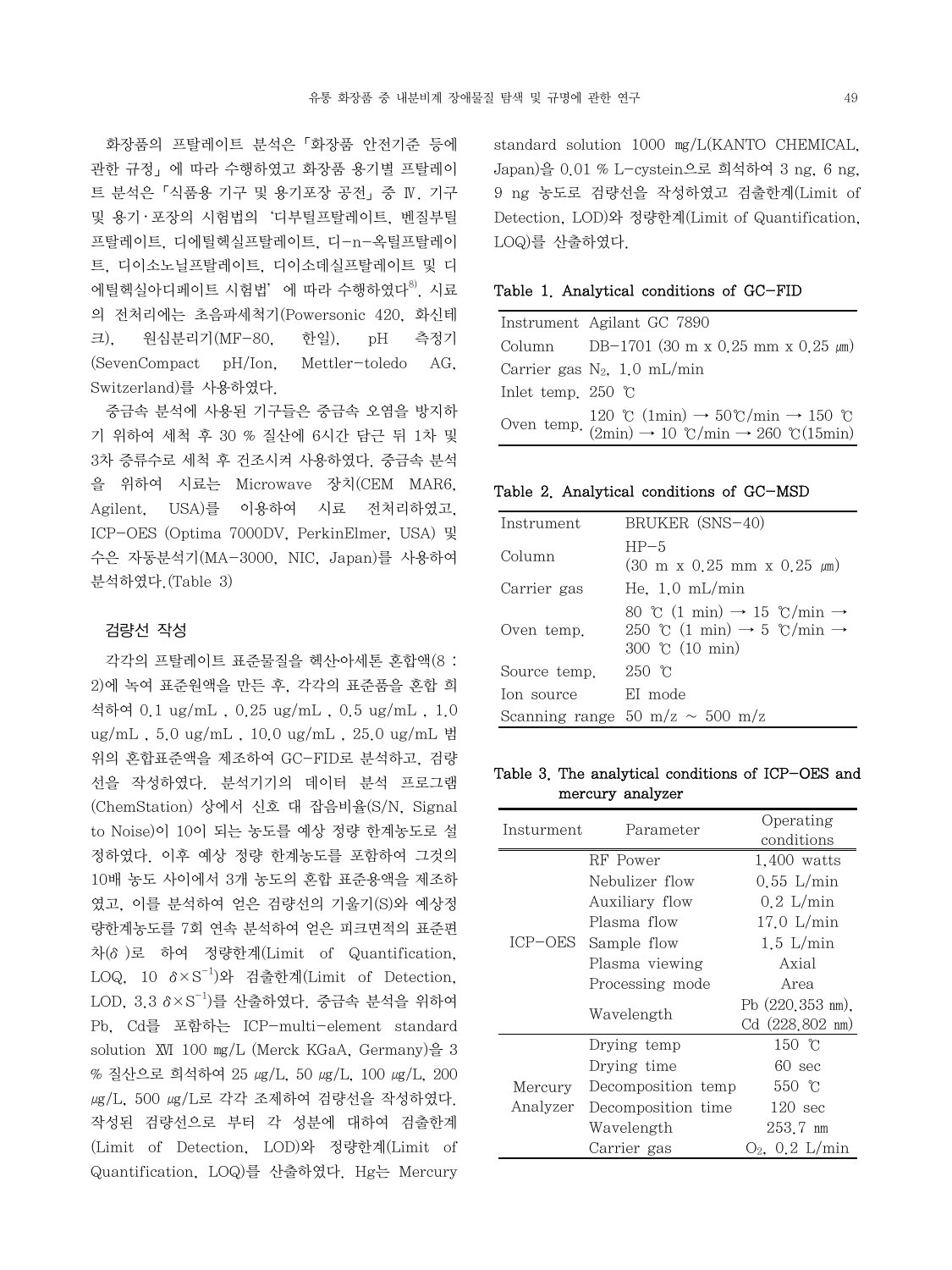#### 시료 전처리

 식품의약품안전처 고시 「화장품 안전기준 등에 관한 규정」에 따라 화장품 1.0 g을 정밀히 달아 헥산․아세톤 혼합액(8 : 2)을 넣어 정확하게 10 mL로 하고 초음파로 충분히 분산시킨 다음 3,000 rpm으로 20 min 원심 분리한 다. 그 상등액 5 mL을 정확히 취해 헥산 ․ 아세톤 혼합액 (8 : 2)을 넣어 정확하게 10 mL로 하여 시험액으로 하였 다.

 화장품 용기별 시험은 침출용액을 지방 함유 화장품과 지방 함유 이외의 화장품으로 구분한 후 지방 함유 많은 화장품과 접촉하여 사용되는 용기에는 n-헵탄을 침출용 액으로 하여 2-6 재질별 용출시험용액의 조제에 따라 조 제한 액을 시험용액으로 하였다. 또한 지방 함유하는 화 장품 이외의 화장품과 접촉하여 사용하는 기구 및 용기 ․ 포장의 경우는 20 % 에탄올, 50 % 에탄올, 4 % 초산, 물을 침출용액으로 사용하여 2-6 재질별 용출시험용액의 조제에 따라 조제한 액 25 mL를 분액여두에 옮겨 아세톤․ 헥산혼합액[1 : 1(v/v)] 50 mL를 가하여 5분간 격렬하게 진탕한 후 정치하여 아세톤 ․ 헥산층을 250 mL 플라스크 에 옮기고 남은 여액에 아세톤 ․ 헥산혼합액 50 mL를 가 하고 위와 동일하게 2회 조작하여 아세톤 ․ 헥산층을 위의 플라스크에 합하여 감압농축한 후 잔류물을 아세톤에 녹 여 25 mL로 한 액을 시험용액으로 하였다. 따로, 시료 대신 침출용액을 사용하여 동일하게 조작하여 얻은 액을 공시험 용액으로 하였다.

 중금속 중 납은 시료 200 mg을 microwave 전용용기 에 취하고 질산 7 mL, 염산 2 mL, 황산 1 mL를 첨가한 후 4 시간 이상 방치한 후, microwave 장비를 이용하여 최대파워 1,000 w, 최고온도 200 ℃, 분해시간 35 min 의 조건으로 분해하였다. 카드뮴은 시료 200 mg을 microwave 전용용기에 취하고 질산 7 mL, 불화수소산 2 mL를 첨가한 후, microwave 장비를 이용하여 최대파 워 1,000 w, 최고온도 200 ℃, 분해시간 20 min의 조건 으로 분해하였다. 상온으로 식힌 다음 뚜껑을 열고 희석 시킨 4 % 붕산 20 mL을 넣고 뚜껑을 닫은 다음 용기를 microwave 장비에 장착하여 최대파워 1,000 w, 최고온 도 180 ℃, 분해시간 10 min의 조건으로 분해하여 불소 를 불활성화시켰다. 증류수로 용기 및 뚜껑을 씻은 후 침 전물이 있을 경우 여과하고 전체량을 50 mL로 하여 시험 용액으로 하였다. 중금속 중 수은은 시료 50 mg을 정밀 히 달아 검액으로 하였다. 따로 시료 없이 검액과 동일하게 조작하여 공시험액으로 하여 결과 보정에 사용하였다.

## 회수율

 프탈레이트 표준물질 7종 모두가 검출되지 않은 시료 중 로션타입 화장품 1건과 스킨타입 화장품 1건을 바탕 시료로 하여 바탕시료 100 mg에 표준용액 20 ug/ml 1 mL과 중금속 혼합표준액 100 ug/mL 100 uL를 각각 첨 가한 시험액과 바탕시료의 시험액에 대하여 확립된 전처 리와 분석방법으로 동일하게 처리하여 프탈레이트와 중금 속의 회수율을 구하였으며, 3회 반복시험하였다.

# 결과 및 고찰

## 내분비계장애물질 프탈레이트 검출

#### 1. 동시분석조건

 본 연구에서는 「화장품 안전기준 등의 관한 규정」에 기준규격으로 설정된 프탈레이트류(Dibutyl phthalate, Benzyl butyl phthalate, Bis(2-ethylhexyl) phthalate)와 기준규격 미설정 프탈레이트류(Dimethyl phthalate, Diethyl phthalate, Di-n-octyl phthalate, Bis(2-ethylhexyl) adipate)의 7종 프탈레 이트를 동시 분리하기 위하여 GC-FID를 이용하여 검체 도입부, 컬럼 등의 적절한 온도 조건을 탐색하였다. (Table 1) 또한 검출된 프탈레이트의 정성 확인시험을 위 한 GC-MSD의 적절한 조건도 탐색하였다.(Table 2) 확



Fig 1. The chromatogram of 7 phthalates standards by GC-FID.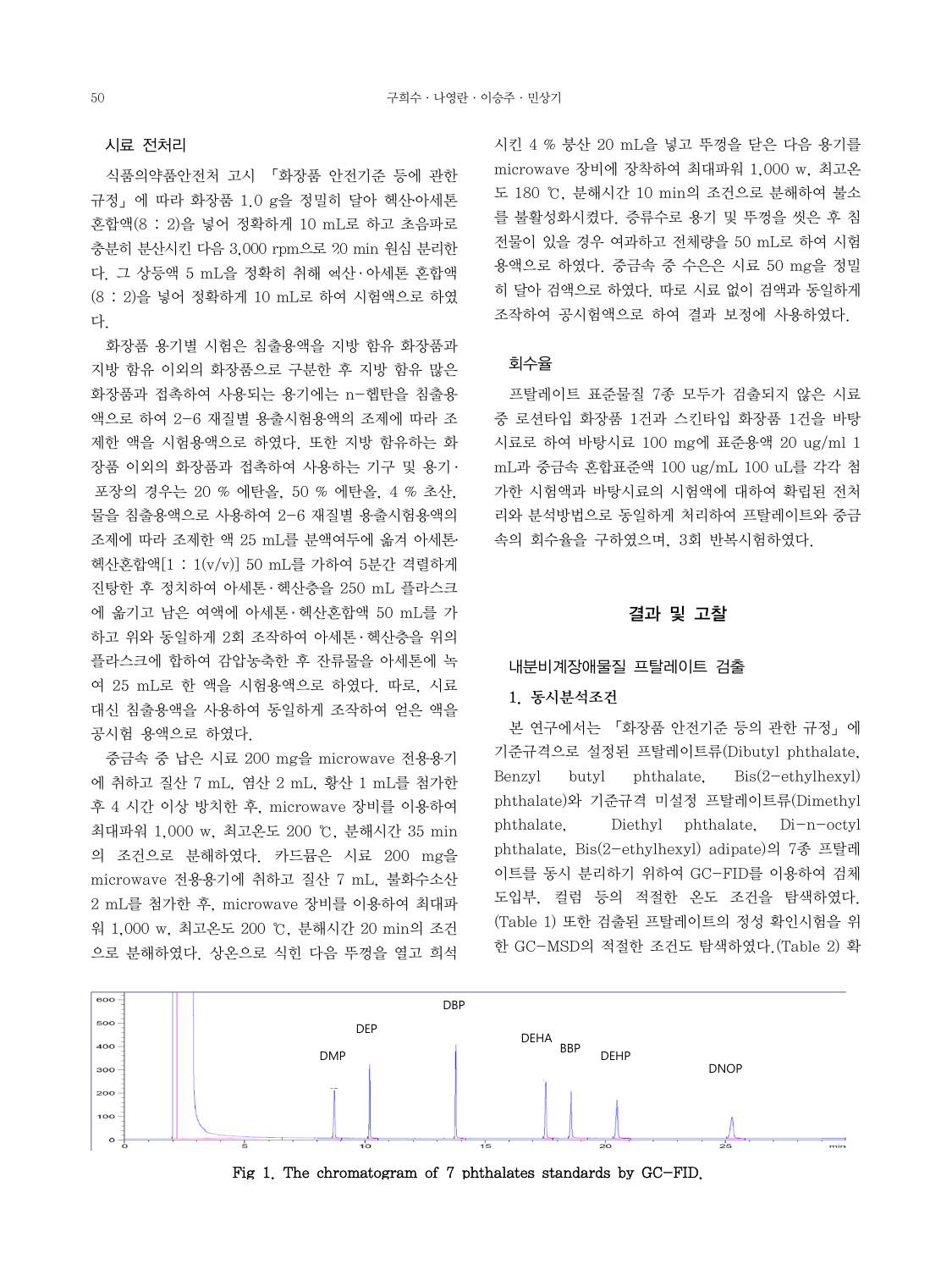립된 분석조건으로 7종의 성분을 30 min 이내에 동시분 석 할 수 있었다.(Fig 1, 2) 혼합표준액 0.1 ug/ml, 0.25 ug/ml, 0.5 ug/ml, 1, 5 ug/ml, 10, 25 ug/ml 농도를 가지고 작성된 검량선의 직선상관계수( $\mathrm{R}^2$ )는 모두 0.999 이상이었다. 또한 각 프탈레이트의 LOD는 0.0013  $\frac{ug}{g} \sim 0.0093 \frac{ug}{g}$ , LOQ는 0.0048 ug/g ~ 0.0028 ug/g로 나타났다.(Table 4)

#### 2. 정량 및 검출한계, 회수율 결과

화장품  $1.0$  g을 정밀히 달아 헥산아세톤 혼합액 $(8:2)$ 을 넣어 정확하게 10 mL로 하고 초음파로 충분히 분산시킨 다 음 3,000 rpm으로 20 min 원심 분리한다. 그 상등액 5 mL 을 정확히 취해 헥산․아세톤 혼합액(8 : 2)을 넣어 정확하게 10 mL로 하여 시험액으로 하였다. 바탕시료 1.0 g에 프탈레 이트 표준용액을 첨가하여 동일한 전처리 조건으로 회수율을



Fig. 2. The chromatogram of 7 phthalates standards by GC-MSD.

|  |  |  |  |  |  | Table 4. The regression data of phthalates by GC-FID |  |  |  |
|--|--|--|--|--|--|------------------------------------------------------|--|--|--|
|--|--|--|--|--|--|------------------------------------------------------|--|--|--|

| phthalates                                | $R^{2a)}$ | $\text{LOD}^{\text{b}}$ | LOG <sup>c</sup> | Average recovery rate<br>$(\% , n=3)$ |      |  |
|-------------------------------------------|-----------|-------------------------|------------------|---------------------------------------|------|--|
|                                           |           | $(\mu{\rm g/g})$        | $(\mu{\rm g/g})$ | Lotion                                | Skin |  |
| Dimethyl phthalate                        | 0.99979   | 0.0016                  | 0.0048           | 88.6                                  | 93.2 |  |
| Diethyl phthalate                         | 0.99973   | 0.0080                  | 0.0243           | 88.5                                  | 91.2 |  |
| Dibutyl phthalate                         | 0.99980   | 0.0013                  | 0.0039           | 90.8                                  | 94.8 |  |
| $\text{Bis}(2-\text{ethylhexyl})$ adipate | 0.99980   | 0.0015                  | 0.0046           | 91.6                                  | 94.3 |  |
| Benzyl butyl phthalate                    | 0.99957   | 0.0093                  | 0.0281           | 91.1                                  | 92.8 |  |
| $ Bis(2-ethylhexyl)$ phthalate            | 0.99980   | 0.0029                  | 0.0088           | 84.8                                  | 89.4 |  |
| $Di-n-octyl$ phthalate                    | 0.99979   | 0.0033                  | 0.0101           | 82.3                                  | 86.1 |  |

<sup>a)</sup> Coefficient of correlation( $R^2$ )

<sup>b)</sup> Limit of Detection, LOD (LOD = 3.3 x  $\delta$ /S)

<sup>c)</sup> Limit of Quantification, LOQ (LOQ= 10 x  $\delta$ /S)

δ: the standard deviation of the response

S : the slope of the calibration curve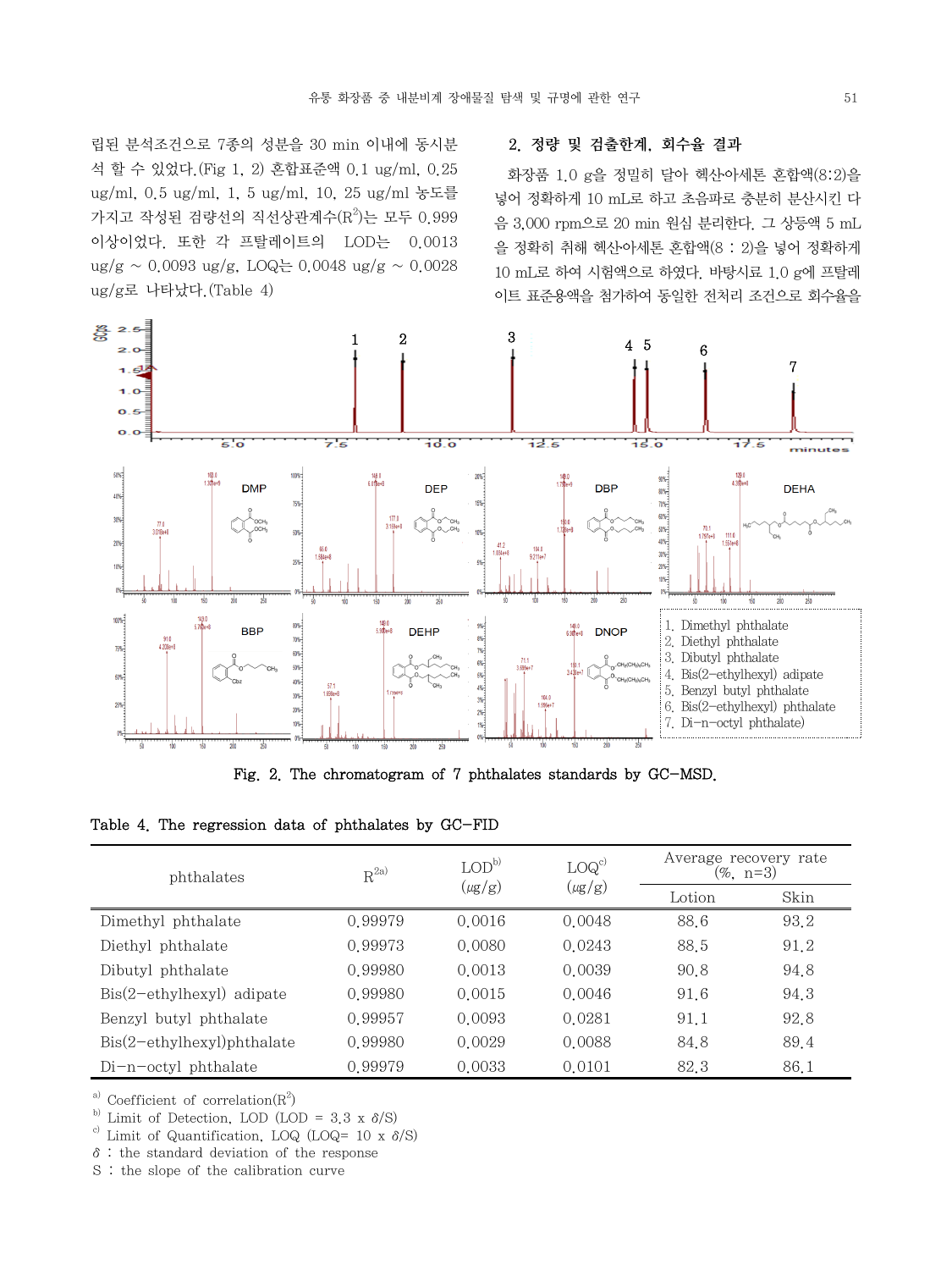확인한 결과 로션제형 화장품 82.3 % ~ 91.6 %, 스킨제형 화장품 86.1 % ~ 94.8 %로 양호하였다.(Table 4)

# 3. 화장품 중 프탈레이트의 확인

시중에서 유통되는 화장품 65건 중 18개 제품(27.7 %) 에서 DBP, DEP, DEHP 순으로 3종의 프탈레이트가 검 출되었으나 그 외 DMP, BBP, DEHA, DNOP는 모든 시료에서 검출한계 이하(불검출)로 나타나 오염이 없는 것으로 나타났다.(Table 5) 검출된 프탈레이트는 GC chromatogram상의 머무름 시간과 GC-MSD로 확인하 였다.(Fig 3) 분석결과 수거된 시료의 프탈레이트는 모두 식품의약품안전처 고시 「화장품 안전기준 등의 관한 규 정」에 규정된 DBP, DEHP의 검출기준인 100 ug/g 이 하로 검출되었다.

 화장품 유형별로 볼 때 네일제품의 경우 전체 10건 중 6건(60.0 %)에서 DBP 검출 및 1건에서 DEHP 검출, 기 초화장품의 경우 전체 6건 중 2건(33.3 %)에서 DEP 및 DBP가 각각 검출, 방향용 제품의 경우 전체 18건 중 5건 (27.8 %)에서 DBP가 검출, 두발용 화장품의 경우 전체 12건 중 3건(25.0 %)에서 DEP가 검출, 체취 방지용화장 품의 경우 전체 8건 중 1건(12.5 %)에서 DBP검출, 영유 아용 화장품의 경우 전체 11건 중 1건(9.1 %)에서 DEP 가 검출되었다.

 조사대상 프탈레이트류 중 DBP가 전체 화장품 중에서 가장 많이 검출되었으며, DEP는 헤어스프레이에서 가장 높은 농도로 검출되었다. 따라서 DBP, DEP는 피부접촉 을 통한 인체 노출 가능성이 가장 큰 물질인 것으로 판단 되었다.(Table 6)



Fig. 3. The chromatogram of phthalates in cosmetics by GC-FID.

| Table 5. Detected phthalates according to 6 different types of cosmetics |
|--------------------------------------------------------------------------|
|--------------------------------------------------------------------------|

| Phthalates                     | Type<br>Total  | Basic   | Hair       | Perfumes<br>Colognes | Nail               | Infant    | Deodorant   |
|--------------------------------|----------------|---------|------------|----------------------|--------------------|-----------|-------------|
| No. of specimen                | 65             | 6       | 12         | 18                   | 10                 |           | 8           |
| No. of detection<br>96)        | 18*<br>(27.7%) | (33,3%) | $(25,0\%)$ | $(27, 8\%)$          | $6*$<br>$(60,0\%)$ | $(9.1\%)$ | $(12, 5\%)$ |
| Dimethyl phthalate             |                |         |            |                      |                    |           |             |
| Diethyl phthalate              | 5              |         | З          |                      |                    |           |             |
| Dibutyl phthalate              | 13             |         |            | 5                    | 6                  |           |             |
| $ Bis(2-ethylhexyl) adipate$   |                |         |            |                      |                    |           |             |
| Benzyl butyl phthalate         |                |         |            |                      |                    |           |             |
| $ Bis(2-ethylhexyl)$ phthalate |                |         |            |                      |                    |           |             |
| Di-n-octyl phthalate           |                |         |            |                      |                    |           |             |

\* : SA1(Nail cosmetics) detected DBP & DEHP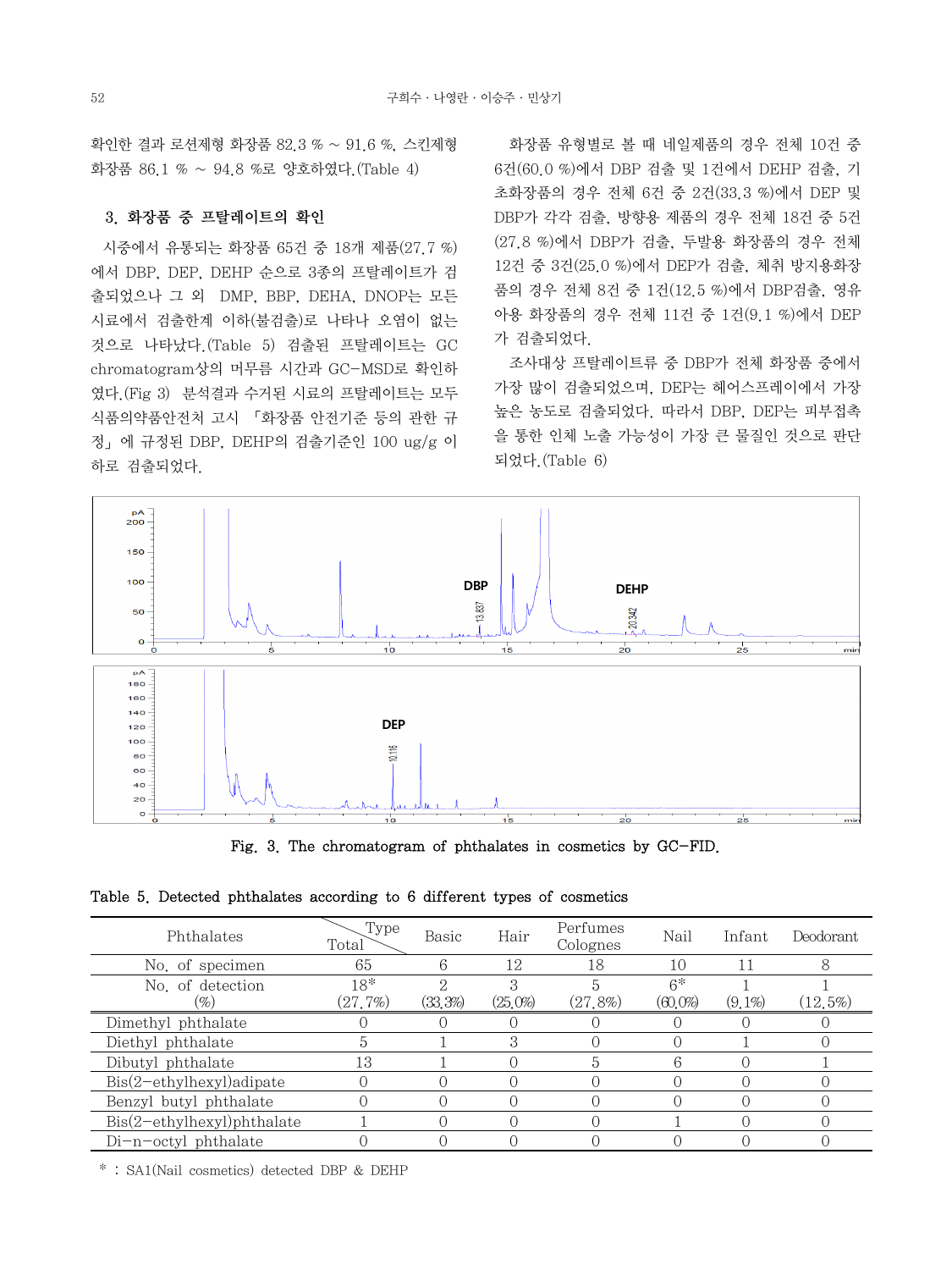# 4. 화장품 용기 중 프탈레이트의 확인

 화장품의 용기에서 용출된 프탈레이트류의 함유 가능 성을 알아보기 위해, 화장품 용기 재질별 프탈레이트 분 석은「식품용 기구 및 용기포장 공전」중 Ⅳ. 기구 및 용 기‧포장의 시험법의'디부틸프탈레이트, 벤질부틸프탈레 이트, 디에틸헥실프탈레이트, 디-n-옥틸프탈레이트, 디 이소노닐프탈레이트, 디이소데실프탈레이트 및 디에틸헥 실아디페이트 시험법'에 따라 수행하였으며, 화장품 용 기별 시험은 침출용액을 지방 함유 화장품과 지방 함유 이외의 화장품으로 구분한 후 지방 함유량이 많은 화장품 과 접촉하여 사용되는 용기에는 n-헵탄을 침출용액으로 하여 25 ℃를 유지하면서 1시간 방치한 액을 시험용액으 로 했다. 또한 지방 함유이외의 화장품과 접촉하여 사용 하는 기구 및 용기·포장의 경우는 알코올 함량과 pH에 따라 20 % 에탄올, 50 % 에탄올, 4 % 초산, 정제수를 침출용액으로 하여 60 ℃로 미리 가온한 후 침출용액을 해당 용기에 내용물만큼 채운 후 60 ℃를 유지하면서 30 분간 방치한 액을 시험용액으로 했다. 이 시험용액 25

 $mL \equiv$  분액여두에 옮겨 아세톤•헥산혼합액 $[1 : 1(v/v)]$ 50 mL를 가하여 5분간 격렬하게 진탕한 후 정치하여 아 세톤 · 헥산층을 250 mL 플라스크에 옮기고 남은 여액에 아세톤 ․ 헥산혼합액 50 mL를 가하고 위와 동일하게 2회 조작하여 아세톤․헥산층을 위의 플라스크에 합하여 감압 농축한 후 잔류물을 아세톤에 녹여 25 mL로 한 액을 시 험용액으로 하였다. 따로, 시료 대신 침출용액을 사용하 여 동일하게 조작하여 얻은 액을 공시험용액으로 하였다. 화장품 용기에서 용출된 시험용액으로 7종의 프탈레이 트 분석결과 DMP, DBP, DEHA, BBP, DEHP, DNOP 는 모두 불검출이었으며, DEP 1종만 검출되었다.(Fig 4) 검출된 화장품 용기는 플라스틱 중 PE, PP, OTHER로 표기된 용기이었으며, 이때의 용출시험액은 50 % 알코올 용매로 용출시험한 액에서 검출되었고, 그 농도는 0.37 ug/g ~ 0.64 ug/g 이었다. 본 연구의 알코올 함유 20 % 이상 제품은 대부분 유리용기를 사용하였고 그 외 몇 건은 알루미늄용기, PET용기를 사용하였다.

따라서 알코올 함유 20 % 이상 제품은 플라스틱 용기

Table 6. Amount of phthalates detected in cosmetics by GC-FID

| Phthalates                                   | No. of samples $(\%)$ | Amount <sup>a</sup><br>(ug/g) | (ug/g)<br>Average <sup>'</sup> |
|----------------------------------------------|-----------------------|-------------------------------|--------------------------------|
| Diethyl phthalate                            | $5(7.7\%)$            | $70.24 - 255.19$              | 170.14                         |
| Dibutyl phthalate                            | 13 $(20.0 %)$         | $7.44 - 59.54$                | 25.27                          |
| $\operatorname{Bis}(2-ethylhexyl)$ phthalate | $(1.5 \, \%)$         | 39.21                         | 39.21                          |

 $a)$  Amount(%) of phthalates in samples

b) Average concentration

Table 7. Detected phthalates according to extraction solution and types of cosmetics container by GC-FID

| extraction solution | type of cosmetics container |            |     |     |       |          |  |  |  |
|---------------------|-----------------------------|------------|-----|-----|-------|----------|--|--|--|
|                     | <b>OTHER</b>                | <b>PET</b> | PE  | PP  | Glass | Aluminum |  |  |  |
| Water               | N.D                         | N D        | N.D |     |       | N.D      |  |  |  |
| 4 % Acetic acid     | N.D                         | N.D        | N.D |     |       |          |  |  |  |
| 20 % EtOH           | N.D                         | N.D        |     | N.D | N.D   |          |  |  |  |
| 50 % EtOH           | DEP                         | N D        | DEP | DEP | N.D   |          |  |  |  |
| n-Hetane            | N.L                         | N.D        |     |     |       |          |  |  |  |



Fig. 4. The chromatogram of phthalates in cosmetics container by GC-FID.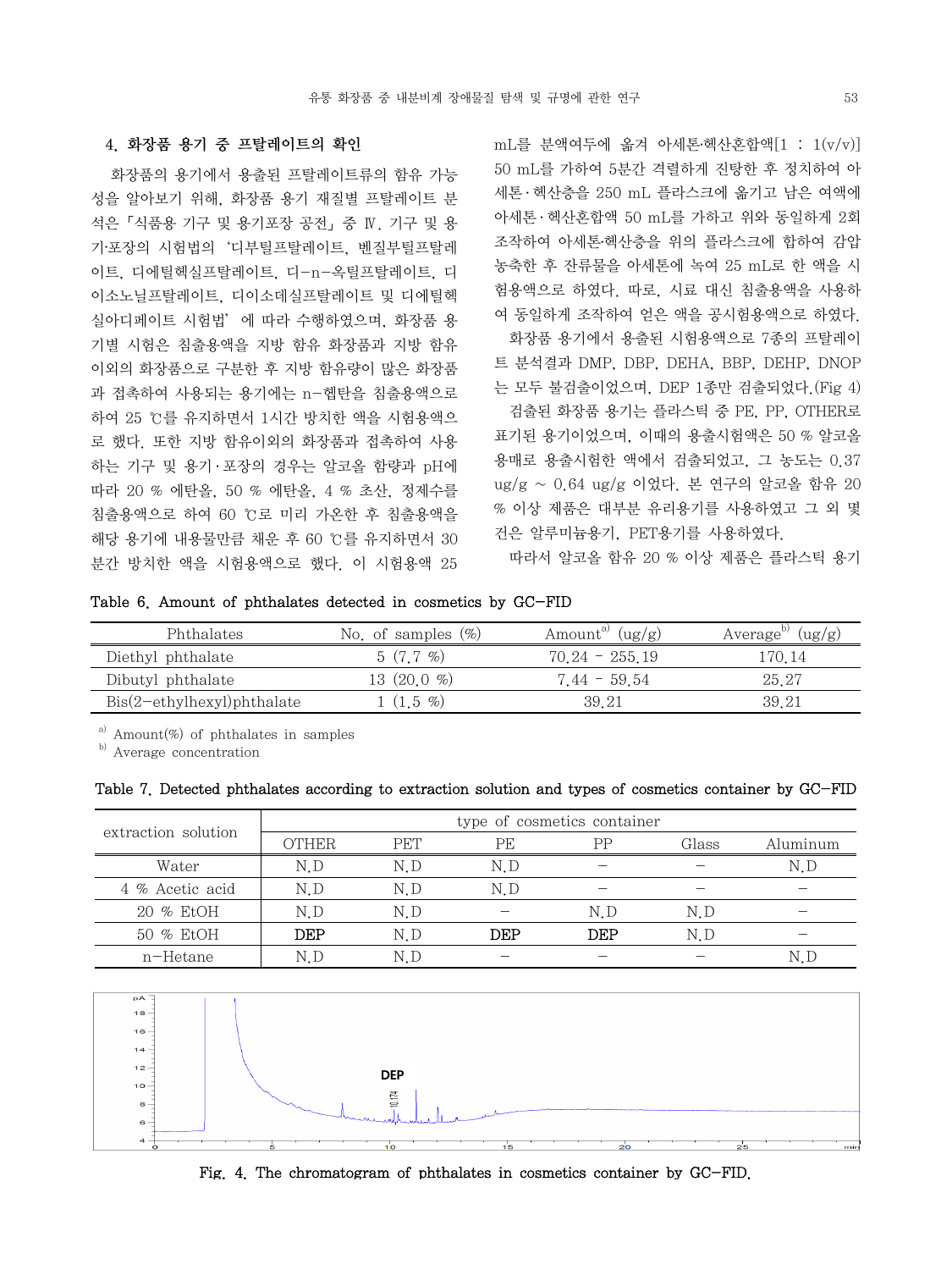에 포장되지 않는다면, 화장품 용기로부터의 화장품 내용 물로의 오염은 거의 없다고 볼 수 있었다.(Table 7)

### 내분비장애유발물질 중금속 검출

 일본 국립의약품식품위생연구소 분류에 따르면 내분비 계 장애물질 140여종 중 중금속은 납, 카드뮴, 수은 3종 이다. 납은 부드럽고 순응성이 뛰어나고 유연하여 가공이 쉬울 뿐 아니라 색깔 조성이 잘 되어서 페인트 안료, 도자 기 유약, 포장지, 화장품, 학용품 등 산업계에서 다양하게 이용되며, 물, 식품, 대기 등의 다양한 경로를 통해 노출 된다<sup>4)</sup>. 납은 모든 신체조직에 영향을 미치지만 특히 신장 과 면역체계에 손상을 가져다주며 신경조직에 가장 심각 한 손상을 일으킨다. 인체의 축적 독성이 강하고, 헤모글 로빈 결핍으로 인한 빈혈, 신경장애 등을 일으키며 일본 국립의약품식품위생연구소에서 내분비계장애 추정물질 로, 미국 일리노이주 환경청에서는 가능성있는 물질로, 국립암연구기관(IARC)에서는 Group 2B (사람에 대해 발암성이 의심됨)으로 분류되었다 $9-11$ .

 카드뮴은 인체에 급성 또는 만성질환을 일으키는 중금 속으로써 산업의 발달로 대기 및 수질오염에 의하여 미량 이지만 섭취시 치명적인 질병을 일으킨다<sup>4)</sup>. 특히, 카드 뮴은 반감기가 대단히 길기 때문에 체내에 들어오면 배출 되지 않고 몸속에 남아있게 되므로 비록 적은 양이라도 장기간 지속적으로 노출될 경우 건강상 위해를 일으킬 수 있다<sup>11)</sup>. 또한 일본 국립의약품식품위생연구소에서 내분 비계장애 추정물질로, 미국 일리노이주 환경청에서는 가 능성있는 물질로, 국립암연구기관(IARC)에서는 Group  $1$  (사람에 대해 발암성 있음)으로 분류되었다 $9-11$ .

 수은은 공장폐수, 도시하수, 수은계 농약, 페인트, 안료 등에 함유되어 있는 수은의 자연 탈기로 방출되며 인체에 누적될 경우 신경계통에 치명적인 피해를 주는 중금속이다. 또한 일본 국립의약품식품위생연구소에서 내분비계장애 추 정물질로, 미국 일리노이주 환경청에서는 가능성있는 물질 로, 국립암연구기관(IARC)에서는 Group 3 (사람에 대한 발암성 여부에 대해 분류할 수 없음)으로 분류되었다 $^{9-11)}$ .

# 1. 분석법의 정량 및 검출한계, 회수율 측정

 화장품 시료를 microwave법으로 분해한 후 내분비계 장애를 유발하는 것으로 보고되어진 Pb, Cd에 대해 ICP-OES를 이용하여 분석하였다. Pb, Cd 중금속 혼합 표준액에서 2종 중금속의 검량선은 모두 0.9999 이상의 R2 를 보였다. 검출한계(LOD, Limit of detection)는 Pb 0.0089 ug/L, Cd 0.0019 ug/L이었고, 정량한계(LOQ, Limit of quantitation)는 Pb 0.0269 ug/L, Cd 0.0057 ug/L이었다. Hg은 휘발성을 갖는 금속으로<sup>11)</sup> 산 으로 전처리 없이 자동 시료주입기가 부착된 Mercury analyzer(Model MA-2, Nippon Instruments Co., Japan)를 사용하였다. 시료 50 mg을 정밀히 달아 고온 으로 가열 분해하여 수은을 기화시켜 다공성물질의 표면 에 금을 코팅한 수은 포집기에 포집, 농축하여 측정하는 금아말감법(Combustin-Gold Amalgamation Method) 으로 분석하였다. 수은 표준원액은 1000 mg/kg (Kanto Chemical Co., Japan)을 0.01 % L-cystein용액으로 희석하여 0.01 mg/kg 표준용액을 만들고 30 uL, 60 uL, 90 uL로 주입하여 검량선을 작성하였다. 회수율은 중금속이 검출되지 않은 바탕시료에 중금속 혼합 표준용 액을 첨가하고 시료와 동일한 조건으로 시험하여 측정하 였다. 로션제형과 스킨제형을 바탕시료로 하여 분석한 Pb 의 회수율은 94.5 % ~ 99.1 %, Cd 의 회수율은 98.9 % ~ 100.8 %, Hg의 회수율은 99.3 % ~ 100.6 %로

| Heavy metals | $R^{2^{a}}$ | $\text{LOD}^{\text{b}}$<br>$\rm (ug/L)$ | LOG <sup>c</sup><br>(ug/L) | Average<br>recovery rate<br>$(\% , n=3)$ |       |  |
|--------------|-------------|-----------------------------------------|----------------------------|------------------------------------------|-------|--|
|              |             |                                         |                            | Lotion                                   | Skin  |  |
| Pb           | 0.99994     | 0.0089                                  | 0.0269                     | 94.5                                     | 99.1  |  |
| Cd           | 0.99993     | 0.0019                                  | 0.0057                     | 98.9                                     | 100.8 |  |
| Hg           | 0.99990     | 0.0009                                  | 0.0026                     | 99.3                                     | 100.6 |  |

|  |  | Table 8. Regression data of heavy metals by ICP-OES and mercury analyzer |  |  |  |  |  |  |  |  |  |
|--|--|--------------------------------------------------------------------------|--|--|--|--|--|--|--|--|--|
|--|--|--------------------------------------------------------------------------|--|--|--|--|--|--|--|--|--|

<sup>a)</sup> Coefficient of correlation( $R^2$ )

b) Limit of Detection, LOD (LOD = 3.3 x  $\delta$ /S)

<sup>c)</sup> Limit of Quantification, LOQ (LOQ= 10 x  $\delta$ /S)

δ: the standard deviation of the response

S : the slope of the calibration curve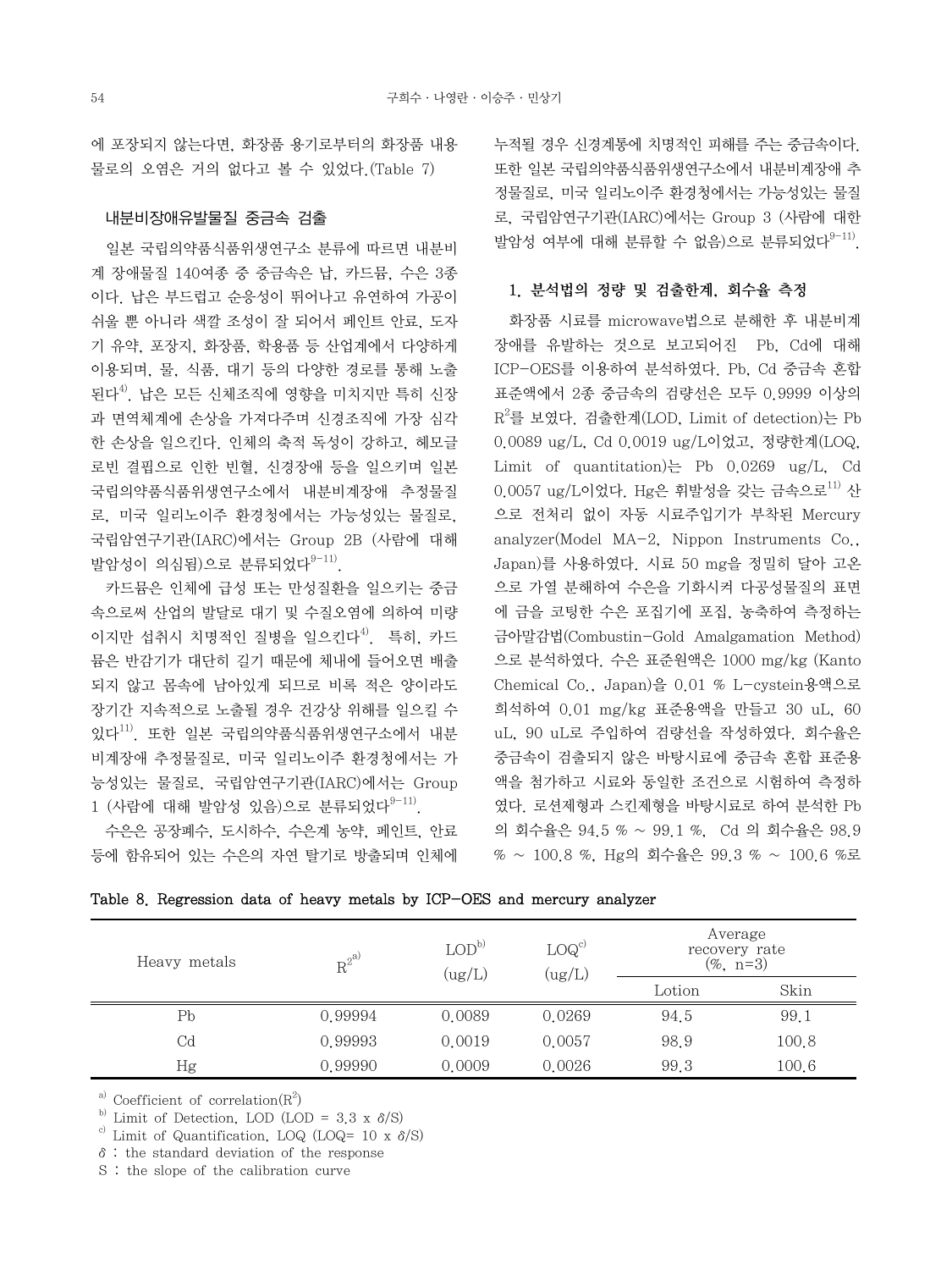양호하였다.(Table 8)

# 2. 시료에서의 Pb, Cd, Hg의 검출

 Pb은 신경장애의 급성 증상과 창백한 피부, 두통, 식용 감퇴 등의 만성증상을 일으키는 것으로 알려져 있다 $9-11$ ). 이번에 조사한 화장품 중의 납 함량은 식품의약품안전처 고시「화장품 안전기준 등에 관한 규정」에 규격 설정된 기준(20 ug/g)에 낮은 수준으로 나타났다. 조사된 화장 품의 납에 대한 분석결과는 평균값 0.061 ug/g이며 최대 값 2.7 ug/g으로 기준의 7배 이하 수준이었다.(Table 9) Cd은 적은 양으로도 신장독성을 일으키며, 초기증상은 단백뇨를 일으키며 장기간 노출시 골조직에서 칼슘과 인 대사 불균형을 초래하며 골다공증, 비장의 기능장애, 기 형발생 등을 일으키는 것으로 알려져 있다<sup>9-11)</sup>. 조사결과, 화장품 중의 카드뮴 함량은 식품의약품안전처 고시「화 장품 안전기준 등에 관한 규정」에 규격 설정된 기준(5 ug/g)에 낮은 수준으로 나타났다. 조사된 화장품의 카드 뮴에 대한 분석결과는 평균값 0.011 ug/g, 최대값 0.31

 Hg은 그 자체로도 쓰이고, 각종 원소들과 결합하여 화 합물의 형태로도 많이 사용된다. 수은에 의한 급성독성은 설사, 신장 기능장애 등이 올 수 있으며, 만성중독시 과민 증상, 손 떨림 등의 증상이 보고된 바 있다<sup>11)</sup>. 수은의 섭 취는 중추신경계 이상을 초래하여 보행장애, 수족마비,

ug/g로 기준 이하 수준이었다.(Table 9)

증추신경계 이상 등을 초래한다 $9-11$ ). 이번에 조사한 화장 품 중의 수은 함량은 식품의약품안전처 고시「화장품 안 전기준 등에 관한 규정」에 규격 설정된 기준(1 ug/g)보 다 낮은 수준으로 나타났다. 조사된 화장품의 수은에 대 한 분석결과는 평균값 0.003 ug/g, 최대값 0.014 ug/g 로 기준 이하 수준이었다.(Table 9)

### 결 론

 내분비계장애물질로 알려진 프탈레이트류 7종과 중금 속 3종을 선정하여 신속한 동시 분석방법을 확립하고, 부 산시 관내 제조화장품 및 수입화장품 판매점과 인터넷 쇼 핑몰에서 유통 중인 화장품 65건을 대상으로 내분비계장 애물질의 검출 실태를 확인하여 관련분야에 기초자료를 제공하고자 본 연구를 실시하였다.

1. 문헌고찰을 통하여 내분비계장애물질로 알려진 여러가 지 물질 중 Dimethyl phthalate, Diethyl phthalate, Dibutyl phthalate, Bis(2-ethylhexyl) adipate, Benzyl butyl phthalate, Bis(2-ethylhexyl) phthalate, Di-n-octyl phthalate 7종을 내분비계 장애 유발 프탈레이트로, Pb, Cd, Hg 3종을 내분비계 장애 유발 중금속으로 선정하여 분석하였다.

| Type                 | No. of<br>sample | P <sub>b</sub><br>(ug/g) | C <sub>d</sub><br>(ug/g) | Hg<br>(ug/g)       |
|----------------------|------------------|--------------------------|--------------------------|--------------------|
|                      | 6                | $0.220 \pm 0.129^{a}$    | $0.036 \pm 0.042$        | $0.006 \pm 0.004$  |
| Basic                |                  | $(0.027 \sim 0.429)$     | $(ND^{b)} \sim 0.092$    | $(ND \sim 0.011)$  |
|                      |                  | $0.212 \pm 0.103$        | $0.056 \pm 0.034$        | $0.002 \pm 0.002$  |
| Hair                 | 12               | $(0.034 \sim 0.352)$     | $(ND \sim 0.126)$        | $(ND \sim 0.008)$  |
| Perfumes<br>Colognes | 18               | $0.237 \pm 0.104$        | $0.067 \pm 0.049$        | $0.002 \pm 0.003$  |
|                      |                  | $(0.084 \sim 0.463)$     | $(ND \sim 0.156)$        | $(ND \sim 0.0011)$ |
| Nail                 | 10               | $0.342 \pm 0.168$        | $0.002 \pm 0.006$        | $0.003 \pm 0.003$  |
|                      |                  | $(0.077 \sim 0.573)$     | $(ND \sim 0.020)$        | $(ND \sim 0.010)$  |
| Infant               | 11               | $0.441 \pm 0.759$        | $0.079 \pm 0.078$        | $0.005 \pm 0.005$  |
|                      |                  | $(0.074 \sim 2.710)$     | $(0.027 \sim 0.310)$     | $(ND \sim 0.014)$  |
|                      |                  | $0.171 \pm 0.145$        | $0.032 \pm 0.037$        | $0.001 \pm 0.001$  |
| Deodorant            | 8                | $(ND \sim 0.335)$        | $(ND \sim 0.098)$        | $(ND \sim 0.003)$  |

Table 9. Heavy metal concentrations by 6 cosmetics types

 $\,^{\rm a)}$  Data were expressed as mean $\pm$ Standard deviation(minimum~maximum) ND : Not detected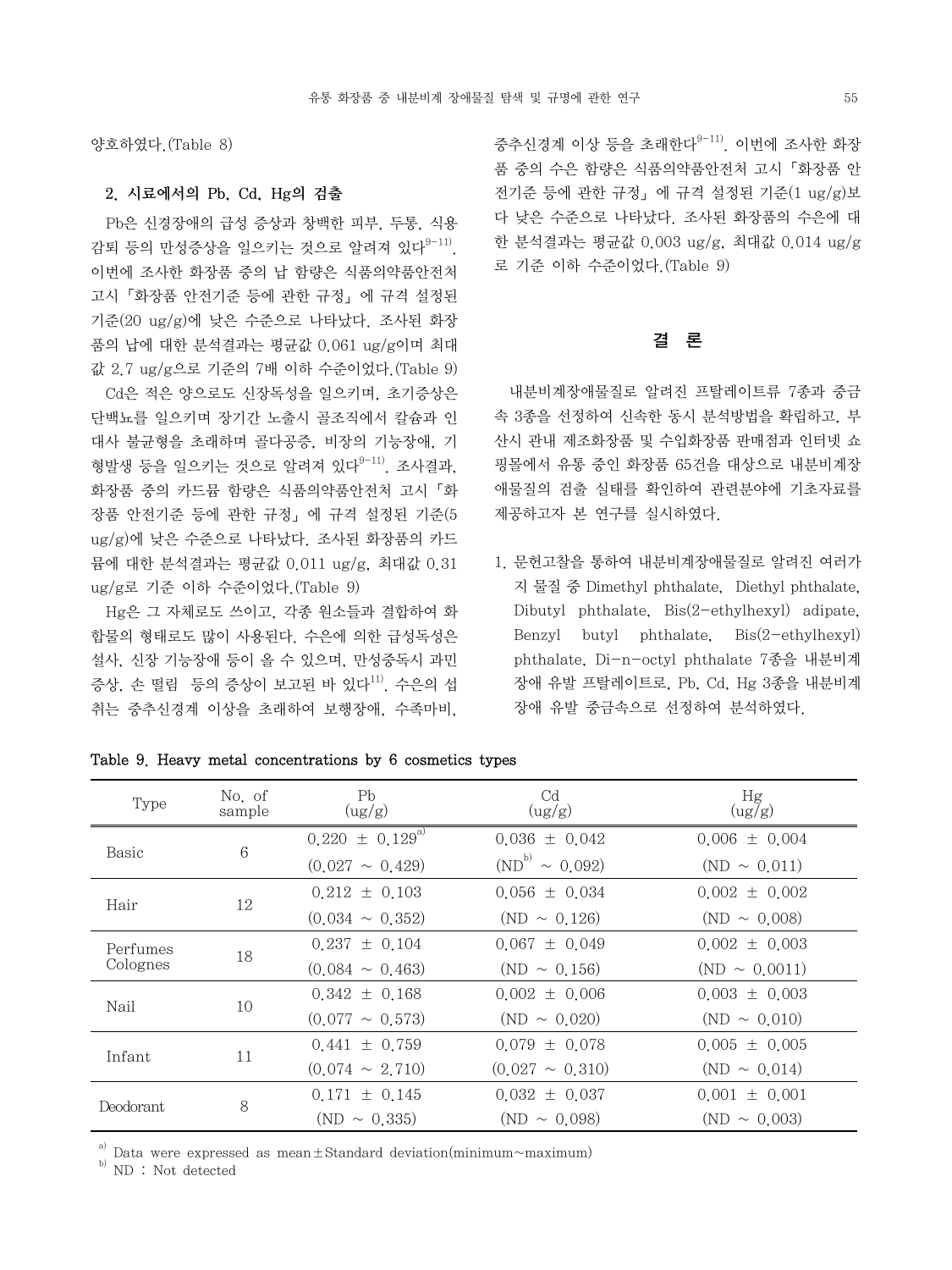- 2. 화장품 중 내분비계장애물질인 7종의 프탈레이트를 GC-FID를 이용하여 동시분석 가능한 조건으로 정량 법을 확립하였고, 7종의 프탈레이트 확인시험을 위한 GC-MSD 동시분석조건을 확립하였다. 두 조건 모두 30분 이내로 신속한 분석이 가능하였다.
- 3. 유통 화장품 65건 중 18개 제품(27.7 %)에서 3종의 프탈레이트를 함유하고 있었다. DBP, DEP, DEHP 순으로 나타났고 그 외 모든 시료에서는 DMP, BBP, DEHA, DNOP는 검출한계 미만(불검출)로 나타나 오 염이 없는 것으로 나타났다. 검출된 프탈레이트 중 2 종 DBP, DEHP는 식품의약품안전처 고시「화장품 안 전기준 등에 관한 규정」에 기준설정된 프탈레이트로 써 그 검출량은 각각 7.4 ㎍/g ~ 59.5 ㎍/g, 39.2 ㎍ /g로 모두 기준(100 ㎍/g)이하로 검출되어 안전한 수 준임을 알 수 있었다.
- 4. 화장품 유형별로 프탈레이트 검출율을 보면 네일제품 60 %, 기초화장품 33 %, 방향용제품(향수, 샤워코롱) 에서 28 %, 헤어제품 25 %, 체취방지용화장품 13 %, 영유아용 화장품 9 % 순이었다.
- 5. 조사대상 프탈레이트류 중 DBP가 전체 화장품에서 13 건으로 가장 많이 검출되었으며, 5건에서 검출된 DEP 의 평균 검출량은 170.1 ug/g로 다소 높았다. DEP는 식품의약품안전처 고시「화장품 안전기준 등에 관한 규정」에 기준 규격 설정되지 않은 항목으로, 향후 지 속적인 모니터링 연구를 통해, 그 결과에 따라 관련 부 처와 협의하여 추가기준 규격 설정이 필요한 것으로 판단되었다. 따라서 DBP, DEP가 화장품에 의한 피부 접촉을 통해 인체에 노출될 가능성이 가장 큰 프탈레 이트인 것으로 판단되었다.
- 6. 화장품 용기별에 따른 각각의 침출조건으로 용출된 시 험액을 7종의 프탈레이트 시험법을 적용한 결과 6종의 프탈레이트는 모두 불검출이었으며, DEP 1종만이 검 출되었고 그 농도도 아주 낮은 수준이었다. 미량이지 만 검출된 화장품 용기는 플라스틱 중 PE, PP, OTHER로 표기된 용기이었으며, 이때의 용출시험액 은 50 % 알코올 용매로 용출시험한 액에서 검출되었 다. 향후 용기에 대한 추가적인 검사가 있어야 하겠지 만, 현재 결과로 볼때 화장품의 원료배합 비율이 알코 올 20 % 이상에서는, 플라스틱보다는 유리나 알루미 늄 용기를 사용한다면 프탈레이트 오염은 거의 없을 것으로 판단된다.
- 7. 내분비계장애물질 중금속 3종 시험 중 Pb, Cd의 경우 는 microwave를 이용하여 전처리 하였고, ICP-OES

기기 분석하였으며, Hg는 Mercury analyzer를 이용 하여 분석하였다. Pb, Cd, Hg에 대한 검량선은 모두 0.9999 이상의 R $^{2}$ 를 보였고, 회수율 평균은 94.5 % ~ 100.8 %로 양호하였다.

8. 65종 시료에서 검출된 중금속 농도평균은 Pb 0.273 ug/g, Cd 0.049 ug/g, Hg 0.003 ug/g으로 식품의 약품안전처 고시「화장품 안전기준 등에 관한 규정」 에 규격 설정된 기준(Pb 20 ㎍/g, Cd 5 ㎍/g, Hg 1 μg/g)에 모두 기준이하로 나타나, 중금속으로 인한 내 분비계장애물질에 대한 오염은 대부분 안전한 수준으 로 판단되었다.

# 참고문헌

- 1. K. K. Kim, "Contents character of phthalates in school supplies", Analytical Science & Technology,  $25(1)$ , pp. $69~75(2012)$ .
- 2. K. Becker, M. Seiwert, J. Anerer, W. Heger, H. M. Koch, R. Nagorka, E. Rokamp, C. Schluter, B. Seifert and D. Ullrich, International J. of Hygiene and Environ. Health, 207(5), pp.409~417(2004).
- 3. W. H. Park, Y. K. Kim, H. J. Jeong. B. C. Choe, K. A. Park, J. K. Lee, I. S. Yu, N. J. Chough, "Analysis of Perfumes Products for Phthalate Esters", 서울특별시 보건환경연구원보 43, pp.174~182(2007).
- 4. S.R. Choi, "중금속 내분비계 장애물질과 식품", Bulletin of Food Technology,  $20(4)$ , pp.  $3 \sim 10$ (2007).
- 5. F. Mendes, J. Amaral, "The endocrine disruptors: a major medical challenge". Food Chem Toxical,  $40(6)$ , pp.  $781 \sim 788(2002)$ .
- 6. M. K. Kim, H. J. Jung, I. S. Chang, "Simple Method in Trace Analysis of Phthalates in Cosmetics : Analytical Conditions and Skills for Better Results", J Soc Cosmet Scientists Korea, 34(1), pp.  $51 \sim 55(2008)$ .
- 7. Ministry of Food and Drug Safety No. 2014-199(2014.12.23.), Republic of Korea.
- 8. Ministry of Food and Drug Safety No. 2014-27(2014.2.13.), Republic of Korea.